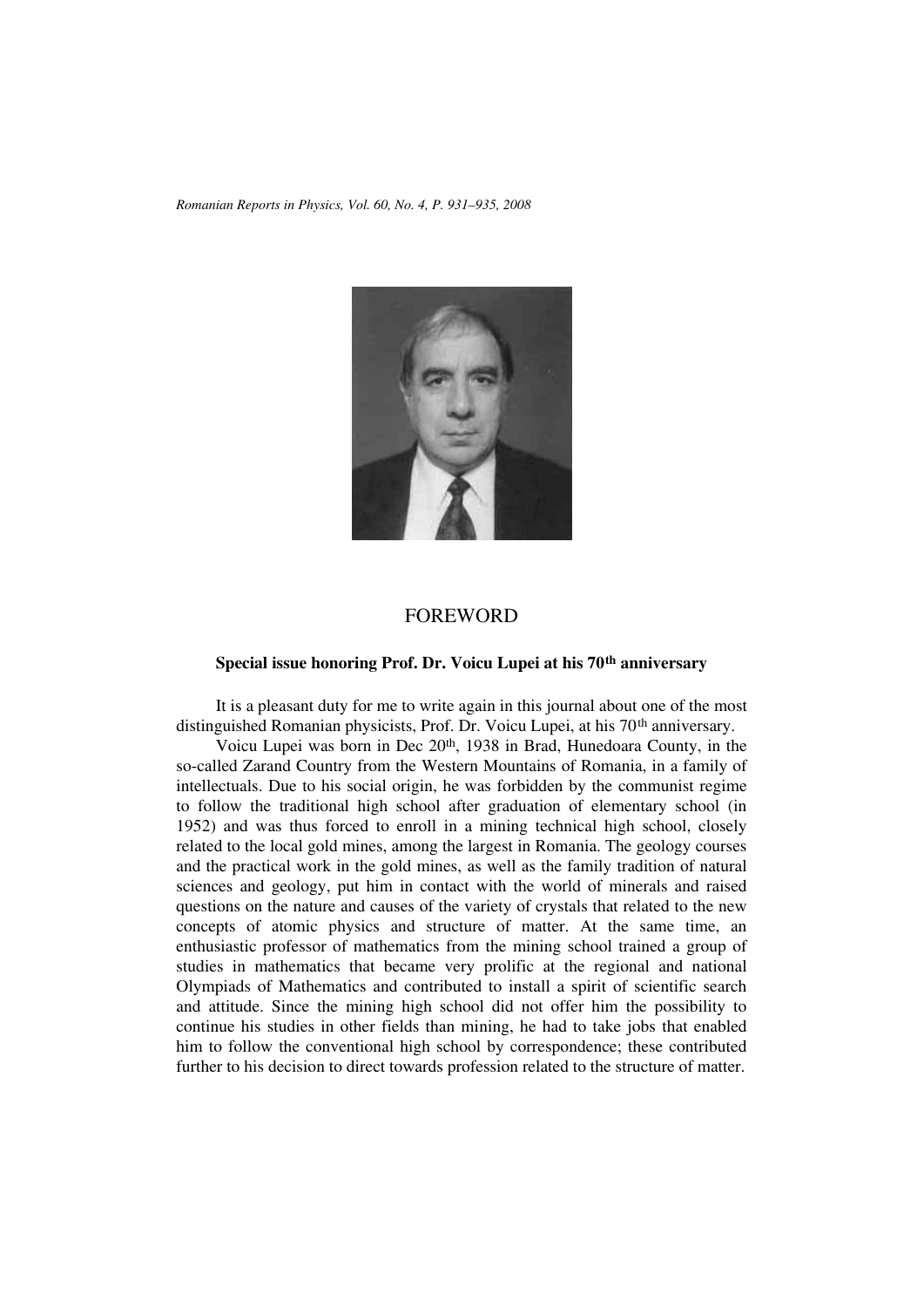The Physics Department of University of Cluj and the Solid-State Laboratory organized by Professor Ioan Ursu in 1960, after a successful post-doctoral stage at Princeton University, was an almost perfect surrounding to pursue such studies. Voicu Lupei started his work in the laboratory from very beginning and at his graduation of the Physics Dept. of the University of Cluj in 1963, he was appointed there as physicist in the group for electron paramagnetic resonance studies. Since at that time the techniques of crystal growth were very limited in Romania, large part of his work was performed on natural crystals, particularly on iron-group (3d) ions such as  $Mn^{2+}$  in carbonates and on the effects of nuclear irradiation on these crystals or on semiconductor crystals. These studies offered him the possibility to refine the theoretical formalism of the spin-Hamiltonian description of the EPR spectra of the doping ions, particularly the electron-nucleus hyperfine structure of spectra, and the published results found rapidly international recognition. His doctoral thesis (1968) was devoted to such studies. He took also active part in the colloquia of the International Society on Magnetic Resonance AMPERE.

At the beginning of 1969, Voicu Lupei was transferred at the Institute of Atomic Physics Bucharest, where he organized a more systematic electron paramagnetic resonance activity on doped and irradiated materials. He has major contribution, as Scientific Secretary, in the organization (1969) of the first International Summer School of the society AMPERE and of the largest meeting (over 700 participants) of Society AMPERE (1970), which was raised to the rank of congress. During 1071 and beginning of 1972, he obtained a grant from the Academy of Sciences of USA to work at the University of California at Los Angeles and at the Argonne National Laboratory. The work at UCLA under supervision of Professor R. Orbach was very important for him, since it determined the shift of activity towards the doped crystals of interest for solid-sate lasers. The work at Argonne offered him the possibility to start investigation the electronic structure of the high-valence Uranium ions in crystals.

Returning to Romania, Dr. Lupei initiated a systematic research program of basic and applied research on laser materials, which was subsequently extended to involve solid-state lasers and selected applications of these lasers. He organized a new research laboratory at the Institute of Atomic Physics, the laboratory of Interaction of Radiation with Matter that gradually evolved to the actual Solid-State Quantum Electronics Laboratory of The National Institute of Laser, Plasma and Radiation Physics. The basic concept of the actual laboratory is the connection between structure-properties-functionality for the active materials as an essential principle for improvement and diversification of the sources of photons with controlled and optimized properties (wavelength, temporal regime, power or energy range and so on) able to extend the applications of photonics. This laboratory was well equipped with technological and research equipment for technology of the laser and nonlinear optical materials (various methods of crystal growth, processing of laser and optical components), equipment for investigation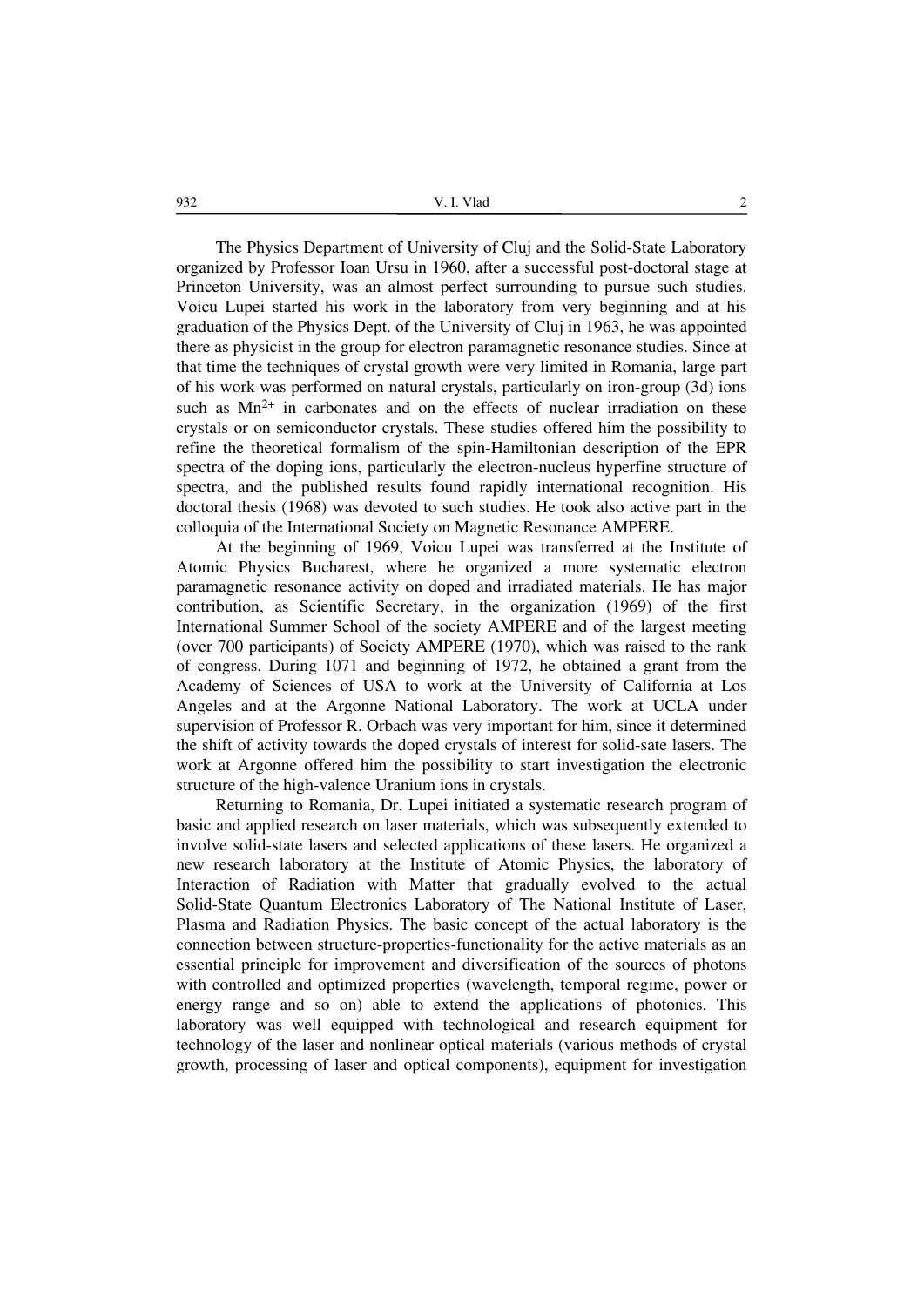of structural and spectroscopic properties (magnetic resonance, optical and laser spectroscopy), equipment for passive laser components (mirrors, filters), design and construction laboratories for lasers and laser equipment for selected applications of solid-state lasers. Organizing this modern laboratory, Dr. Lupei founded a real research school in the field, in Romania. He engaged and qualified in this activity a large number of young researchers, who became prestigious scientists. He accompanied the scientific research by educational activity as scientific supervisor for doctoral theses, master courses at the University of Bucharest, invited professor at the Universities Claude Bernard Lyon 1 and University Pierre et Marie Curie Paris VI and the Interuniversity National Laboratories of Natural Sciences Okazaki-Japan. Providing to various domains of activity laser equipments, which were unavailable from abroad during the period of isolation of the country determined by the communist regime, the laboratory of Dr. Lupei contributed to introduction of modern laser techniques for material processing or for medicine in Romanian institutions and to formation of specialists in these fields.

The main achievements of this activity could be organized in two groups: basic and applied ones. In the **basic research**, I should firstly remark Lupei's contributions in *the physics of doped laser materials*, theoretical and experimental investigations of the structural and quantum properties (energy levels, transition probabilities, static and dynamic interactions with the host crystal and with external fields) of crystals doped with elements of transition groups (3d-elements, lanthanides, actinides), more specifically:

– characterization of the crystal field effects on the energy level structure of the doping ions;

– development of the spin-Hamiltonian description of the angular dependence of the positions and intensities of the allowed and forbidden hyperfine structure lines in electron paramagnetic resonance (known as the Bir-Lupei model);

– characterization of a large variety of new Uranium centres of various valence states in crystals: symmetry and structure, charge compensation effects, crystal field and hyperfine electron-nucleus effects, relativistic effects in the hyperfine interactions, the effect of various physical (irradiation with ionising radiations, temperature) and chemical factors on the structure of the centres. This enabled a more systematic characterization of the f-electron systems at the beginning of the actinide series. The relativistic treatment of hyperfine structure in the electron paramagnetic resonance of Uranium ions enabled re-evaluation of the magnetic moment of the 235 isotope of this element;

– a generalized concept based on the statistical distribution of the doping ions at the available lattice sites and on the specific dependence on distance of the various interactions (crystal field effects, energy transfer processes), that relates the real crystalline structure of the host material, the structure of the optical spectra (positions and intensities of lines, spectral satellites) and the dynamics of emission.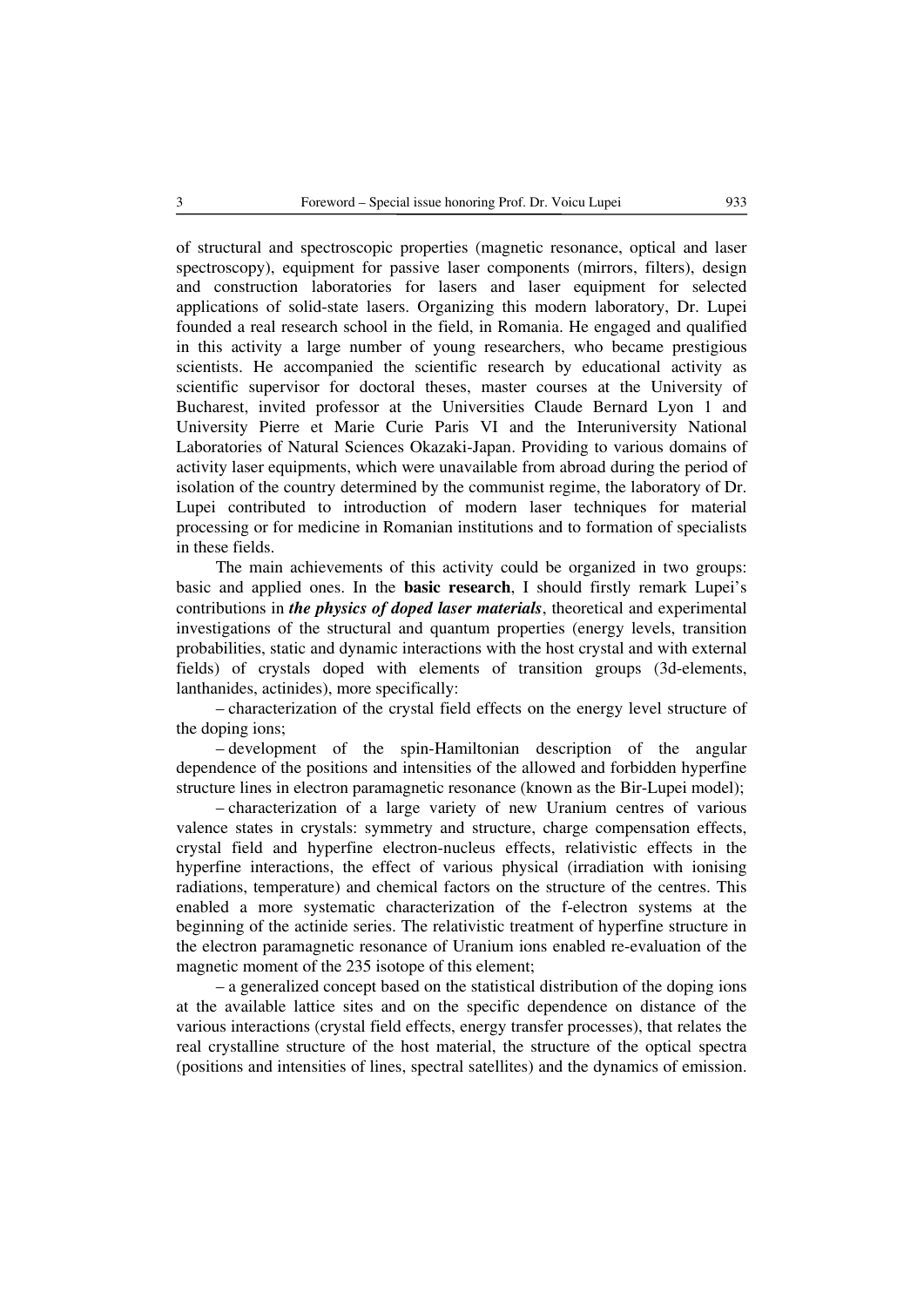This concept enables a deeper characterization of the properties of the laser crystals and provides a rigorous base of selection;

– the structural and spectroscopic characterization of emerging laser materials based on transparent polycrystalline materials produced by ceramic techniques enabled to make evident the differences and similarities between these materials and the corresponding single crystals and contributed to introduction of these materials in the laser construction practice.

His contributions in *quantum electronics and laser physics*, the development of theory of the laser emission processes, the control of the temporal properties of emission, the atomic and bulk nonlinear processes, are equally well recognized:

– modelling of laser emission processes in relation with the spectroscopic and dynamic properties of the laser material, characteristics of optical pumping and the design of the laser resonator leading to criteria for optimisation of laser emission, enhancement of global emission efficiency, reduction of heat generation by parasitic processes in the pumped laser material and scaling to higher power;

– development of passive and combined passive-active Q-switching of solid state lasers and characterization of passive Q-switch saturable absorbers;

– laser frequency modification by nonlinear processes in nonlinear materials;

– self-frequency modification of laser emission in activated nonlinear crystals;

– modification of emission frequency (down- or up-conversion) by atomic processes: multi-step energy transfer, cooperative processes, photon avalanche;

– development of emission sensitisation theory.

In **applied and technological research,** Dr. Lupei obtained important results also. More specifically, *in the field of laser materials*, he contributed to:

– development of crystal growth techniques for high quality laser materials, (such as high-melting materials – garnets, perowskites, sapphire and ruby and so on) or nonlinear optical crystals (niobates, tantalates, oxoborates etc) and organization of small-scale production of laser crystals;

– development of cosmic microgravity techniques for growth of profiled crystals;

– characterization of transparent polycrystalline ceramic laser materials and comparison with the single crystal materials. Some of the new laser materials evidenced by these studies are considered in literature as potential laser for more efficient lasers in the petawatt regime for nuclear physics and fusion;

*In the field of quantum electronics and lasers***,** V. Lupei got remarkable results:

– modelling, design and construction of a large variety of solid state lasers based on the laser materials produced in laboratory: continuous-wave emission, long-pulse regime, giant-pulse regime, highly-repetitive short-pulse emission;

– development of a new concept for construction of highly efficient neodymium lasers, based on direct pumping into the emitting level of concentrated